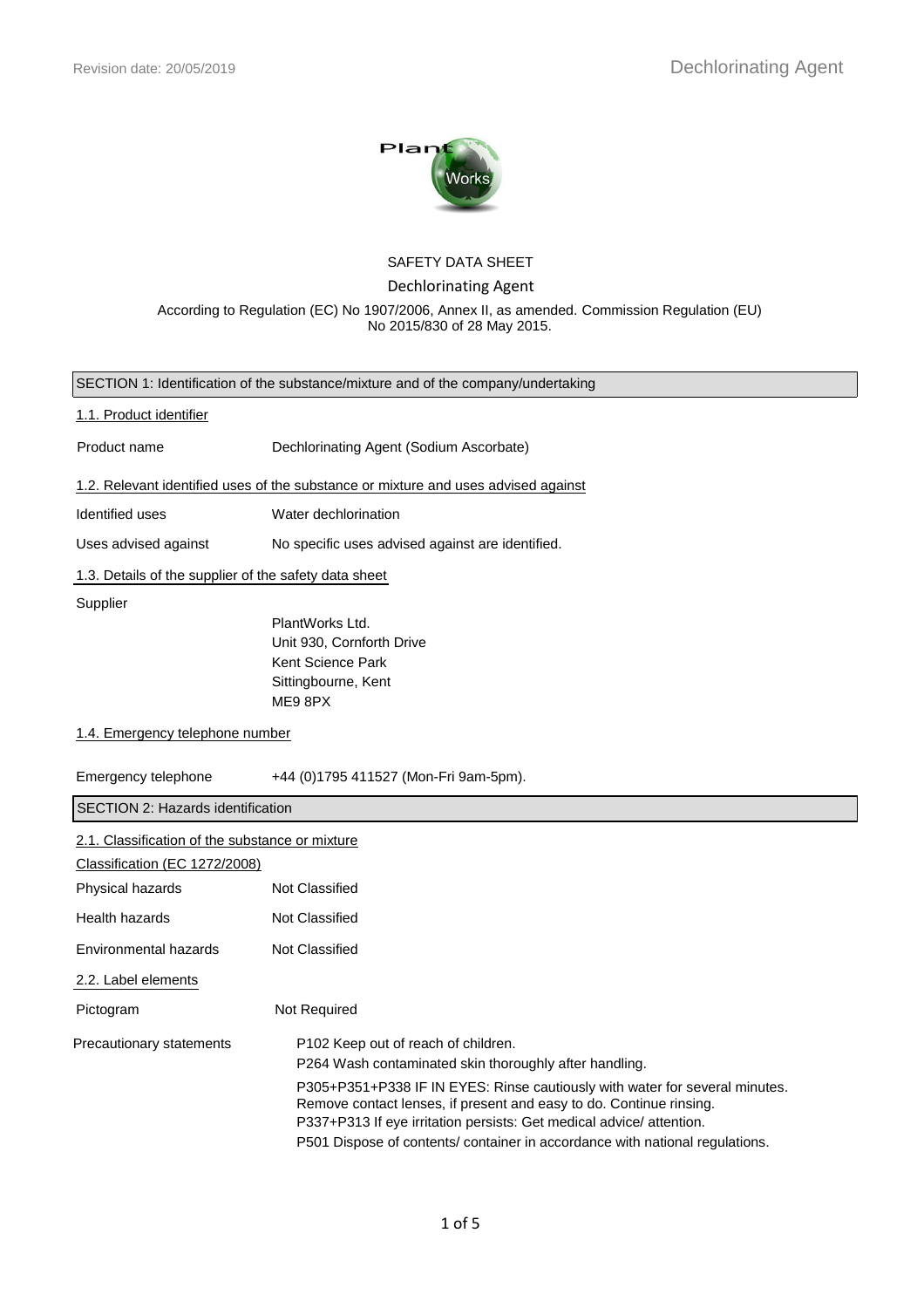### 2.3. Other hazards This substance/mixture contains no components considered to be either persistent, bioaccumulative and toxic (PBT), or very persistent and very bioaccumulative (vPvB) at levels of 0.1% or higher.

| SECTION 3: Composition/information on ingredients |         |  |
|---------------------------------------------------|---------|--|
|                                                   |         |  |
| Water                                             |         |  |
| CAS number: 134-03-2                              | $>99\%$ |  |
| Substance with National workplace exposure limits |         |  |
| Classification<br>Not Classified                  |         |  |

# SECTION 4: First aid measures

#### 4.1. Description of first aid measures

| General information<br>medical                                                                                                                 | Get medical attention if any discomfort continues. Show this Safety Data Sheet to the<br>personnel.                                                            |  |  |
|------------------------------------------------------------------------------------------------------------------------------------------------|----------------------------------------------------------------------------------------------------------------------------------------------------------------|--|--|
| Inhalation                                                                                                                                     | If breathed in, move person into fresh air. If not breathing, give artificial respiration                                                                      |  |  |
| Ingestion                                                                                                                                      | Rinse mouth thoroughly with water. Get medical advice/attention if you feel unwell. Do not<br>induce vomiting unless under the direction of medical personnel. |  |  |
| Skin contact                                                                                                                                   | Rinse with plenty of water or at least 15 min. Remove contaminated clothing and wash<br>before reuse. If symptoms arise, seek medical attention.               |  |  |
| Eye contact                                                                                                                                    | Flush eyes with water as a precaution.                                                                                                                         |  |  |
| Protection of first aiders                                                                                                                     | First aid personnel should wear appropriate protective equipment during any rescue.                                                                            |  |  |
|                                                                                                                                                | 4.2. Most important symptoms and effects, both acute and delayed.                                                                                              |  |  |
| General Information:<br>The most important known symptoms and effects are described in the labelling (see section<br>2.2) and/or in section11. |                                                                                                                                                                |  |  |
|                                                                                                                                                | 4.3. Indication of any immediate medical attention and special treatment needed                                                                                |  |  |
| No data available.<br>Notes for the doctor                                                                                                     |                                                                                                                                                                |  |  |
| SECTION 5: Fire-fighting measures                                                                                                              |                                                                                                                                                                |  |  |
| 5.1. Extinguishing media                                                                                                                       |                                                                                                                                                                |  |  |
| Use water spray, alcohol-resistant foam, dry chemical or carbon dioxide.<br>Suitable extinguishing media                                       |                                                                                                                                                                |  |  |
| Unsuitable extinguishing media None known.                                                                                                     |                                                                                                                                                                |  |  |
| 5.2. Special hazards arising from the substance or mixture                                                                                     |                                                                                                                                                                |  |  |
| Hazardous combustion<br>products                                                                                                               | Carbon oxides, Sodium oxides.                                                                                                                                  |  |  |
| 5.3. Advice for firefighters                                                                                                                   |                                                                                                                                                                |  |  |

Wear self-contained breathing apparatus for firefighting if necessary.

Special protective equipment Self-contained breathing apparatus and full protective body clothing must be worn in case of fire.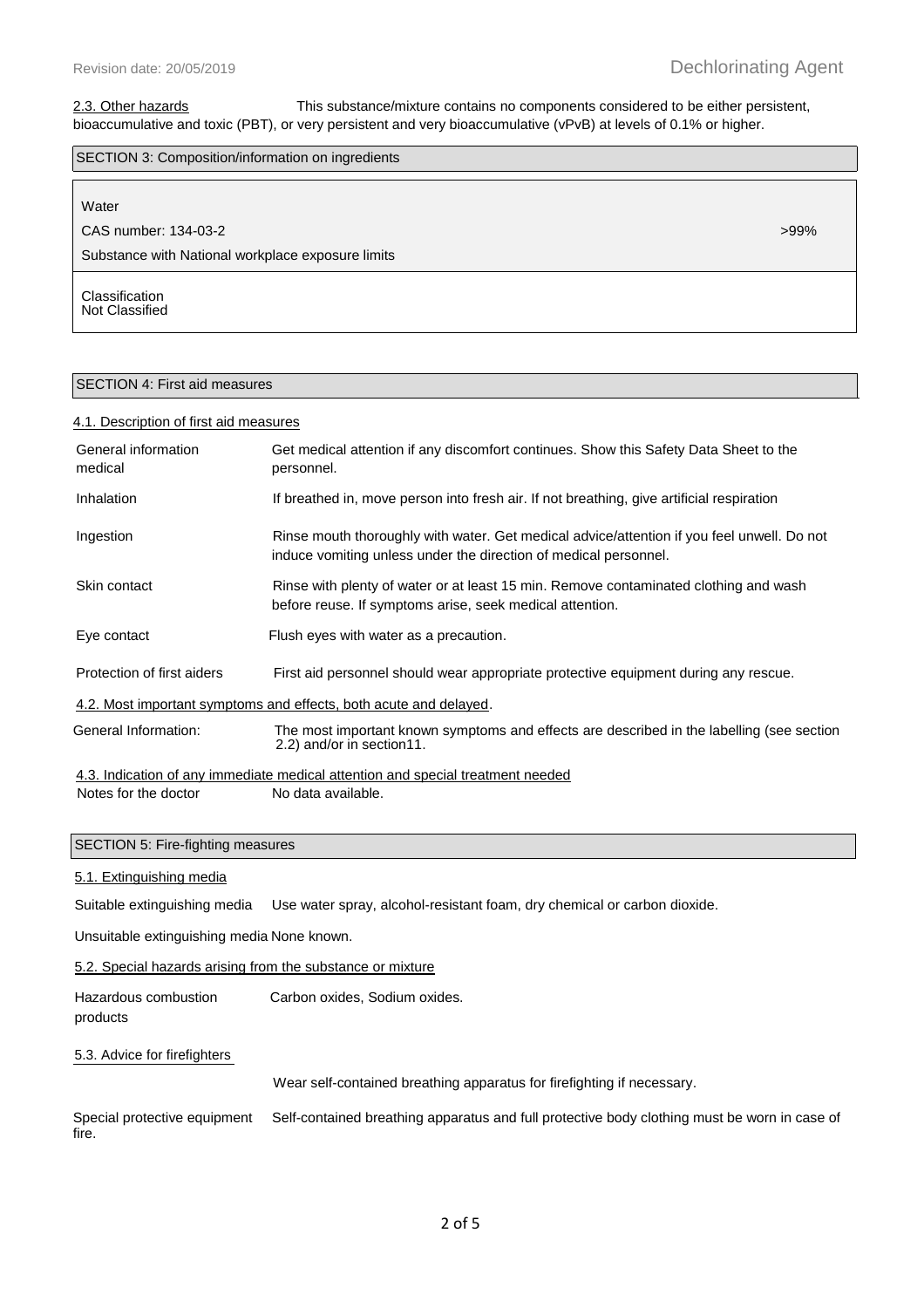|                                                                                                  | SECTION 6: Accidental release measures                                                                                                                                      |  |  |  |
|--------------------------------------------------------------------------------------------------|-----------------------------------------------------------------------------------------------------------------------------------------------------------------------------|--|--|--|
| 6.1. Personal precautions, protective equipment and emergency procedures                         |                                                                                                                                                                             |  |  |  |
|                                                                                                  |                                                                                                                                                                             |  |  |  |
| Personal precautions                                                                             | Avoid dust formation. Avoid breathing vapours, mist or gas. For personal protection<br>see section 8.                                                                       |  |  |  |
| 6.2. Environmental precautions                                                                   |                                                                                                                                                                             |  |  |  |
| Environmental precautions                                                                        | No special environmental precautions required.                                                                                                                              |  |  |  |
| 6.3. Methods and material for containment and cleaning up                                        |                                                                                                                                                                             |  |  |  |
| Methods for cleaning up<br>Sweep up and shovel. Keep in suitable, closed containers for disposal |                                                                                                                                                                             |  |  |  |
| 6.4. Reference to other sections                                                                 |                                                                                                                                                                             |  |  |  |
| Reference to other sections                                                                      | For waste disposal, see Section 13.                                                                                                                                         |  |  |  |
| SECTION 7: Handling and storage                                                                  |                                                                                                                                                                             |  |  |  |
|                                                                                                  |                                                                                                                                                                             |  |  |  |
| 7.1. Precautions for safe handling                                                               |                                                                                                                                                                             |  |  |  |
|                                                                                                  | Usage precautions<br>Keep out of reach of children. Read and follow manufacturer's recommendations.                                                                         |  |  |  |
|                                                                                                  | Keep away from food, drink and animal feeding stuffs. Wear protective clothing as<br>described in Section 8 of this safety data sheet. Keep pack tightly sealed when not in |  |  |  |
|                                                                                                  | use. Avoid prolonged contact with metals.                                                                                                                                   |  |  |  |
|                                                                                                  | Advice on general occupational Wash skin thoroughly after handling. Take off contaminated clothing. Wash                                                                    |  |  |  |
| hygiene                                                                                          | contaminated clothing before reuse.                                                                                                                                         |  |  |  |
| SECTION 8: Exposure Controls/personal protection                                                 |                                                                                                                                                                             |  |  |  |
|                                                                                                  |                                                                                                                                                                             |  |  |  |
| 8.1. Control parameters                                                                          |                                                                                                                                                                             |  |  |  |
|                                                                                                  |                                                                                                                                                                             |  |  |  |
| Occupational exposure limits                                                                     | Components with workplace control parameters                                                                                                                                |  |  |  |
| 8.2. Exposure controls                                                                           |                                                                                                                                                                             |  |  |  |
| Appropriate engineering controls                                                                 | Provide adequate ventilation.                                                                                                                                               |  |  |  |
|                                                                                                  |                                                                                                                                                                             |  |  |  |
| Eye/face protection<br>Hand protection                                                           | Avoid contact with eyes.<br>Handle with gloves. Gloves must be inspected prior to use. Use proper glove                                                                     |  |  |  |
|                                                                                                  | removal technique (without touching glove's outer surface) to avoid skin contact                                                                                            |  |  |  |
|                                                                                                  | with this product. Dispose of contaminated gloves after use in accordance with                                                                                              |  |  |  |
|                                                                                                  | applicable laws and good laboratory practices. Wash and dry hands.                                                                                                          |  |  |  |
| Hygiene measures                                                                                 | Wash hands thoroughly after handling. Do not eat, drink or smoke when                                                                                                       |  |  |  |
|                                                                                                  | using this product. Wash contaminated clothing before reuse.                                                                                                                |  |  |  |
| Respiratory protection                                                                           | Respiratory protection is not required. Where protection from nuisance levels of<br>dusts are desired, use type P1 (EN 143) dust masks. Use respirators and                 |  |  |  |
|                                                                                                  | components tested and approved under appropriate government standards                                                                                                       |  |  |  |
|                                                                                                  | such as CEN (EU).                                                                                                                                                           |  |  |  |
| Environmental exposure controls                                                                  | Keep container tightly sealed when not in use.                                                                                                                              |  |  |  |

# SECTION 9: Physical and Chemical Properties

## 9.1. Information on basic physical and chemical properties

| Appearance                                   | Powder                              |
|----------------------------------------------|-------------------------------------|
| Colour                                       | Colourless                          |
| Odour                                        | Slight                              |
| Odour threshold                              | Not determined                      |
| рH                                           | $7.0 - 8.0$ (in water)              |
| Melting point                                | ~220.                               |
| Initial boiling point and range              | ca.233 °C – OCED Test Guidline 103. |
| Flash point                                  | Not applicable.                     |
| Evaporation rate                             | No data available                   |
| Upper/lower flammability or explosive limits | No data available                   |
|                                              |                                     |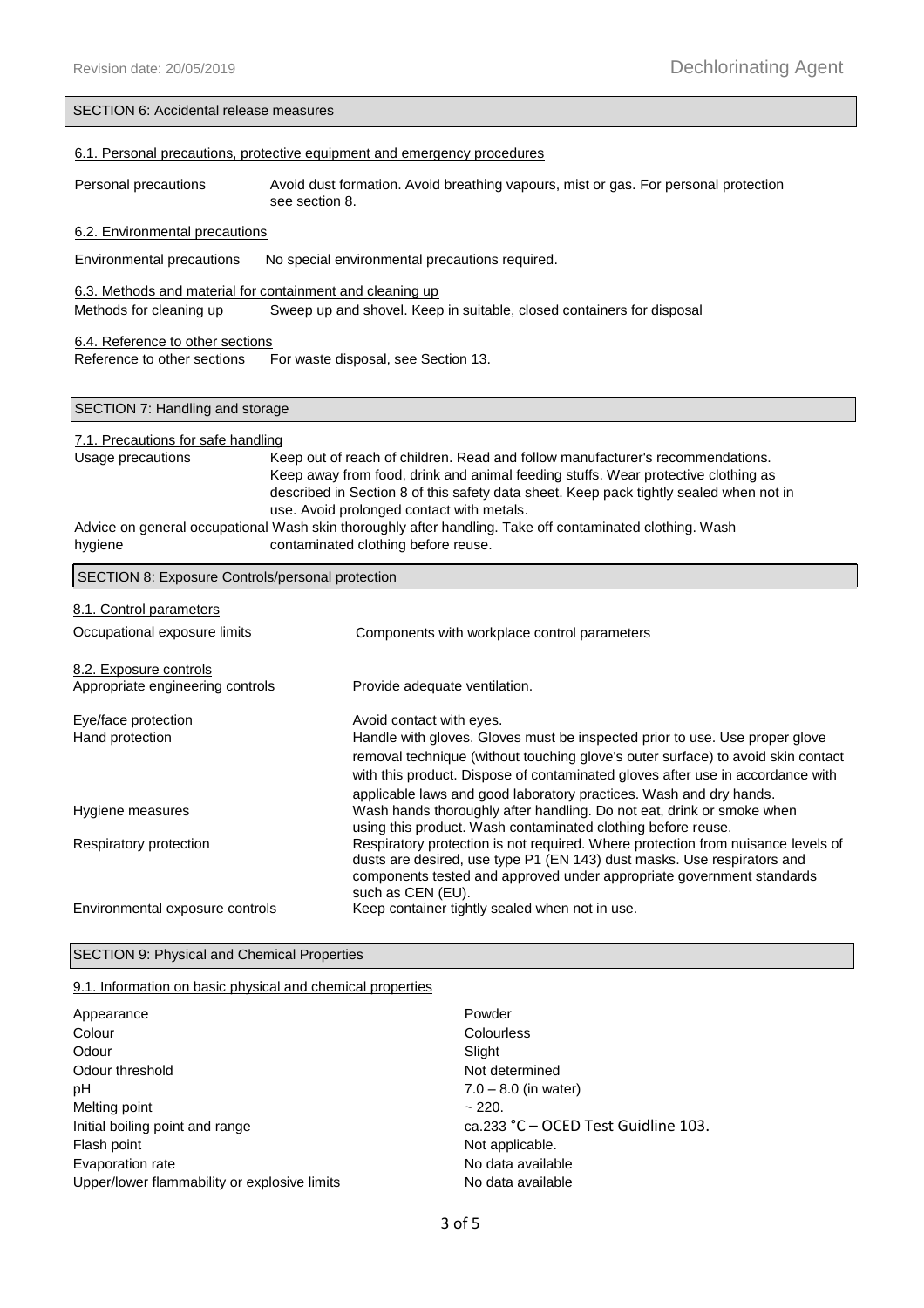| Vapour pressure           | No data available                         |
|---------------------------|-------------------------------------------|
| Vapour density            | No data available                         |
| Relative density          | No data available                         |
| Solubility(ies)           | 642,6 g/lat20 °C-OECD Test Guideline 105. |
| Partition coefficient     | log Pow: $< -4,2at21,9$ °C.               |
| Auto-ignition temperature | No data available.                        |
| Decomposition Temperature | No data available.                        |
| Viscosity                 | No data available.                        |
| Explosive properties      | No data available                         |
| Oxidising properties      | No data available                         |

| SECTION 10: Stability and reactivity                         |                                                                                                                                           |  |  |
|--------------------------------------------------------------|-------------------------------------------------------------------------------------------------------------------------------------------|--|--|
| 10.1. Reactivity                                             |                                                                                                                                           |  |  |
| Reactivity                                                   | No data available.                                                                                                                        |  |  |
| 10.2. Chemical stability                                     |                                                                                                                                           |  |  |
| Stability                                                    | Stable under recommended storage conditions                                                                                               |  |  |
| 10.3. Possibility of hazardous reactions                     |                                                                                                                                           |  |  |
| 10.4. Conditions to avoid                                    | No data available                                                                                                                         |  |  |
| Conditions to avoid                                          | There are no known conditions that are likely to result in a hazardous situation.                                                         |  |  |
| 10.5. Incompatible materials                                 |                                                                                                                                           |  |  |
| Materials to avoid<br>Strong oxidising agents, strong bases. |                                                                                                                                           |  |  |
| 10.6. Hazardous decomposition products                       |                                                                                                                                           |  |  |
| Hazardous decomposition<br><b>Products</b>                   | None Hazardous decomposition products formed under fire conditions. Carbon oxides,<br>Sodium oxides. In the event of fire: see section 5. |  |  |

## SECTION 11: Toxicological information

11.1 Information on Products not classified. Unlikely to be hazardous under normal conditions to use.

| Toxicological effects             |                                                                                                                                                                  |
|-----------------------------------|------------------------------------------------------------------------------------------------------------------------------------------------------------------|
| Acute toxicity                    | No data available                                                                                                                                                |
| Skin corrosion/irritation         | No data available                                                                                                                                                |
| Serious eye damage/eye irritation | No data available                                                                                                                                                |
| Respiratory or skin sensitisation | in vivo assay-Mouse. Did not cause sensitisation on laboratory animals (OECD Test<br>Guideline 429).                                                             |
| Germ cell mutagenicity            | No data available                                                                                                                                                |
| Carcinogenicity                   | IARC: No component of this product present at levels greater than or equal to 0.1% is<br>identified as probable, possible or confirmed human carcinogen by IARC. |
| Reproductive toxicity             | No data available                                                                                                                                                |
| Specific target organ toxicity -  |                                                                                                                                                                  |
| single exposure                   | No data available                                                                                                                                                |
| Specific target organ toxicity -  |                                                                                                                                                                  |
| repeated exposure                 | No data available                                                                                                                                                |
| Aspiration hazard                 | No data available                                                                                                                                                |
| Additional Information            | RTECS: Not available                                                                                                                                             |

To the best of our knowledge, the chemical, physical, and toxicological properties have not been thoroughly investigated.